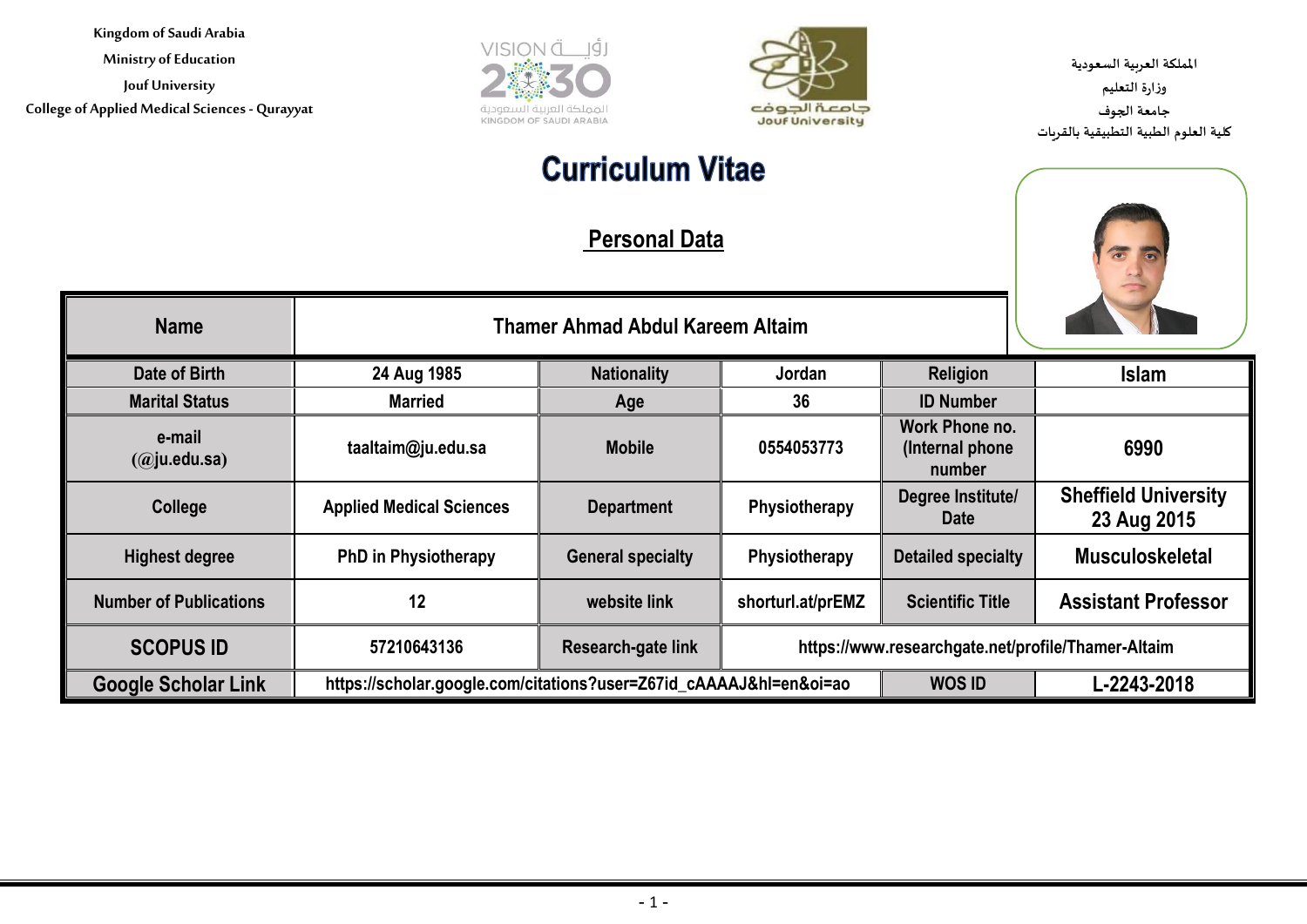**Kingdom of Saudi Arabia Ministry of Education Jouf University College of Applied Medical Sciences - Qurayyat**





**اململكة العربية السعودية وزارة التعليم جامعة الجوف كلية العلوم الطبية التطبيقية بالقريات**

### **Education (Bachelor, Master, PhD, Other)**

| No. | <b>Qualification</b> | <b>Date</b> | <b>Degree</b>     | <b>University</b> | Collage       | <b>Scientific</b> | <b>Specialization</b> |                 |
|-----|----------------------|-------------|-------------------|-------------------|---------------|-------------------|-----------------------|-----------------|
|     |                      |             |                   |                   |               | <b>Department</b> | <b>General</b>        | <b>Specific</b> |
|     | PhD degree           | 2015        | Pass without any  | Sheffield         | <b>ScHARR</b> | Physiotherapy     | Physiotherapy         | Musculoskeletal |
|     |                      |             | corrections       | University        |               |                   |                       |                 |
|     | Master's degree      | 2011        | Merit (Very good) | Sheffield Hallam  | Physiother    | Physiotherapy     | Physiotherapy         | Musculoskeletal |
|     |                      |             |                   | University        | apy           |                   |                       |                 |
|     | Bachelor's degree    | 2007        | 2.7               | Jordan            | Physiother    | Physiotherapy     | Physiotherapy         |                 |
|     |                      |             |                   | University        | apy           |                   |                       | Physiotherapy   |

### **Employment Qualifications**

| Job             | <b>Job Title</b>                        | <b>University</b><br>Workplace |                                               | <b>Date</b> |      | <b>Work duty</b>                                                          | <b>Years of</b>   |
|-----------------|-----------------------------------------|--------------------------------|-----------------------------------------------|-------------|------|---------------------------------------------------------------------------|-------------------|
|                 |                                         | <b>Degree</b>                  |                                               | <b>From</b> | To   |                                                                           | <b>Experience</b> |
| <b>Academic</b> | Assistant Professor in<br>Physiotherapy | PhD                            | College of Applied<br><b>Medical Sciences</b> | 2016        | Now  | Teaching                                                                  | 5                 |
|                 | Lecturer                                | Master                         | <b>ScHARR, The University</b><br>of Sheffield | 2012        | 2015 | Specialized visiting<br>lecturer in the<br>physiotherapy skills<br>module | 3                 |
| <b>Other</b>    | Physiotherapist                         | PhD, MSc, Bachelor             | Spine Care Jordan                             | 2015        | 2016 | Helping patients<br>recover from accident,<br>illness or injury.          |                   |
|                 | Physiotherapist                         | MSc, Bachelor                  | <b>High Court</b><br>Physiotherapy, UK        | 2011        | 2014 | Helping patients<br>recover from accident,<br>illness or injury.          |                   |
|                 | Physiotherapist                         | Bachelor                       | Ministry of Health<br>Hospitals               | 2007        | 2008 | Helping patients<br>recover from accident,<br>illness or injury.          | 2                 |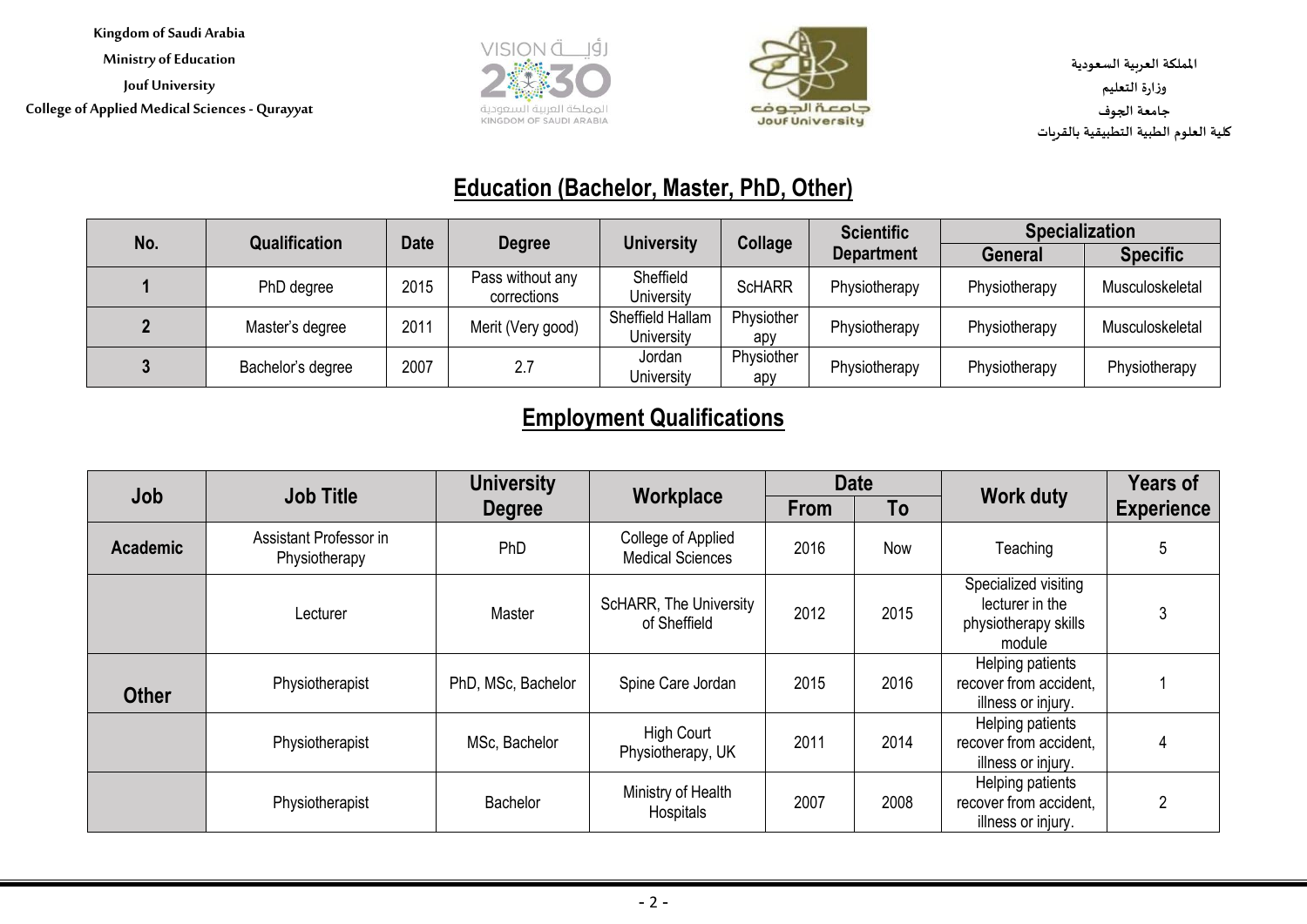**Kingdom of Saudi Arabia Ministry of Education Jouf University College of Applied Medical Sciences - Qurayyat**





**اململكة العربية السعودية وزارة التعليم جامعة الجوف كلية العلوم الطبية التطبيقية بالقريات**

## **Courses & Teaching Skills (Last three years)**

| No.             | <b>Course Name</b>                                  | <b>Course Code</b> | <b>Credit Hours</b> | Year    |
|-----------------|-----------------------------------------------------|--------------------|---------------------|---------|
| 1               | Introduction to Clinical Studies                    | <b>RHS 231</b>     | $\overline{2}$      | 2019-21 |
| $\overline{2}$  | <b>Clinical Studies 1</b>                           | <b>RHS 331</b>     | 4                   | 2019-22 |
| $\overline{3}$  | Musculoskeletal Physical Therapy for upper quadrant | <b>PTR 341</b>     | $\mathbf{3}$        | 2020    |
| 4               | Orthopedics Surgery and Rehabilitation Technologies | <b>BMTE 438</b>    | $\overline{2}$      | 2019-21 |
| $5\phantom{1}$  | Selected Topics 1                                   | <b>RHS 434</b>     | $\overline{2}$      | 2020    |
| $6\phantom{1}6$ | Techniques in Medical rehabilitation                | <b>RHS 422</b>     | $\overline{2}$      | 2021    |
| $\overline{7}$  | Pharmacology                                        | <b>RHS 366</b>     | $\overline{2}$      | 2019-21 |
| 8               | Occupational Therapy                                | <b>RHS 425</b>     | $\overline{2}$      | 2019-21 |
| 9               | Radiology                                           | <b>RHS 463</b>     | 3                   | 2019-21 |
| 10              | Physical Therapy for Sport Injuries (1)             | <b>PTR 491</b>     | $\overline{2}$      | 2021    |
| 11              | Physical Therapy for Sport Injuries (2)             | <b>PTR 492</b>     | $\overline{2}$      | 2022    |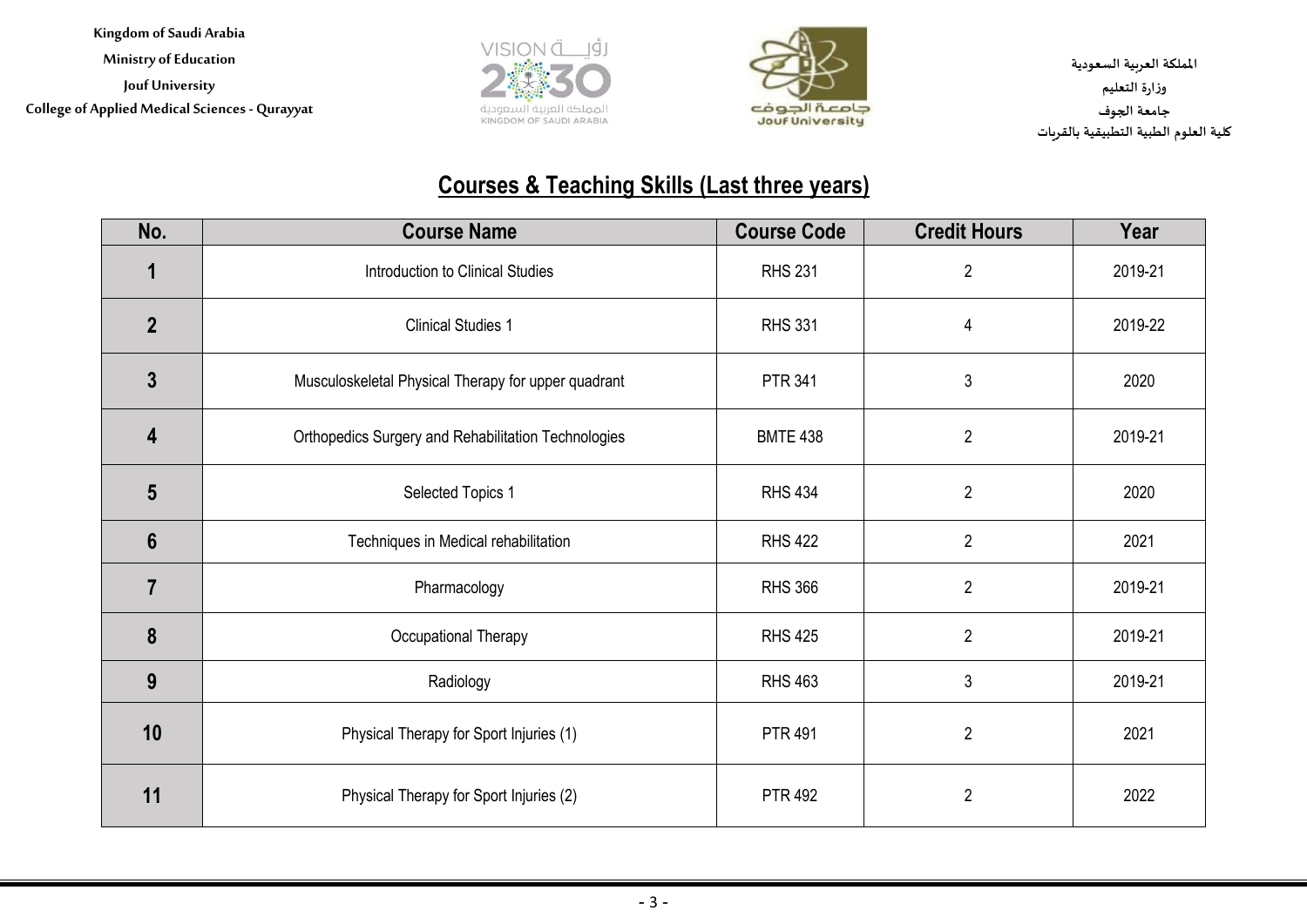**Ministry of Education**

**Jouf University**

#### **College of Applied Medical Sciences - Qurayyat**





**اململكة العربية السعودية وزارة التعليم جامعة الجوف كلية العلوم الطبية التطبيقية بالقريات**

| 12 | Clinical Practice (3)                       | <b>RHS 433</b>  | $\mathfrak{Z}$ | 2022    |
|----|---------------------------------------------|-----------------|----------------|---------|
| 13 | Independent Study (1)                       | <b>RHS 481</b>  | $\overline{2}$ | 2022    |
| 14 | <b>Physical Therapy Techniques 2</b>        | <b>RHS 322</b>  | $\sqrt{3}$     | 2019-20 |
| 15 | <b>Physical Therapy Techniques 1</b>        | <b>RHS 321</b>  | $\sqrt{3}$     | 2019    |
| 16 | Electro-physical Modalities                 | <b>PTR 221</b>  | $\sqrt{3}$     | 2019    |
| 17 | Introduction to Physical Therapy Procedures | <b>RHS 221</b>  | $\mathfrak{Z}$ | 2019    |
| 18 | Hydrotherapy                                | <b>RHS 327</b>  | $\sqrt{3}$     | 2019    |
| 19 | Introduction to Biomechanics                | <b>BMTE 228</b> | $\overline{2}$ | 2019    |
| 20 | <b>Therapeutic Exercises</b>                | <b>PTR 223</b>  | $\mathfrak{Z}$ | 2019    |
| 21 | Kinesiology                                 | <b>RHS 341</b>  | $\sqrt{3}$     | 2019    |
| 22 | <b>Biomechanics I</b>                       | <b>PTR 331</b>  | $\sqrt{3}$     | 2020    |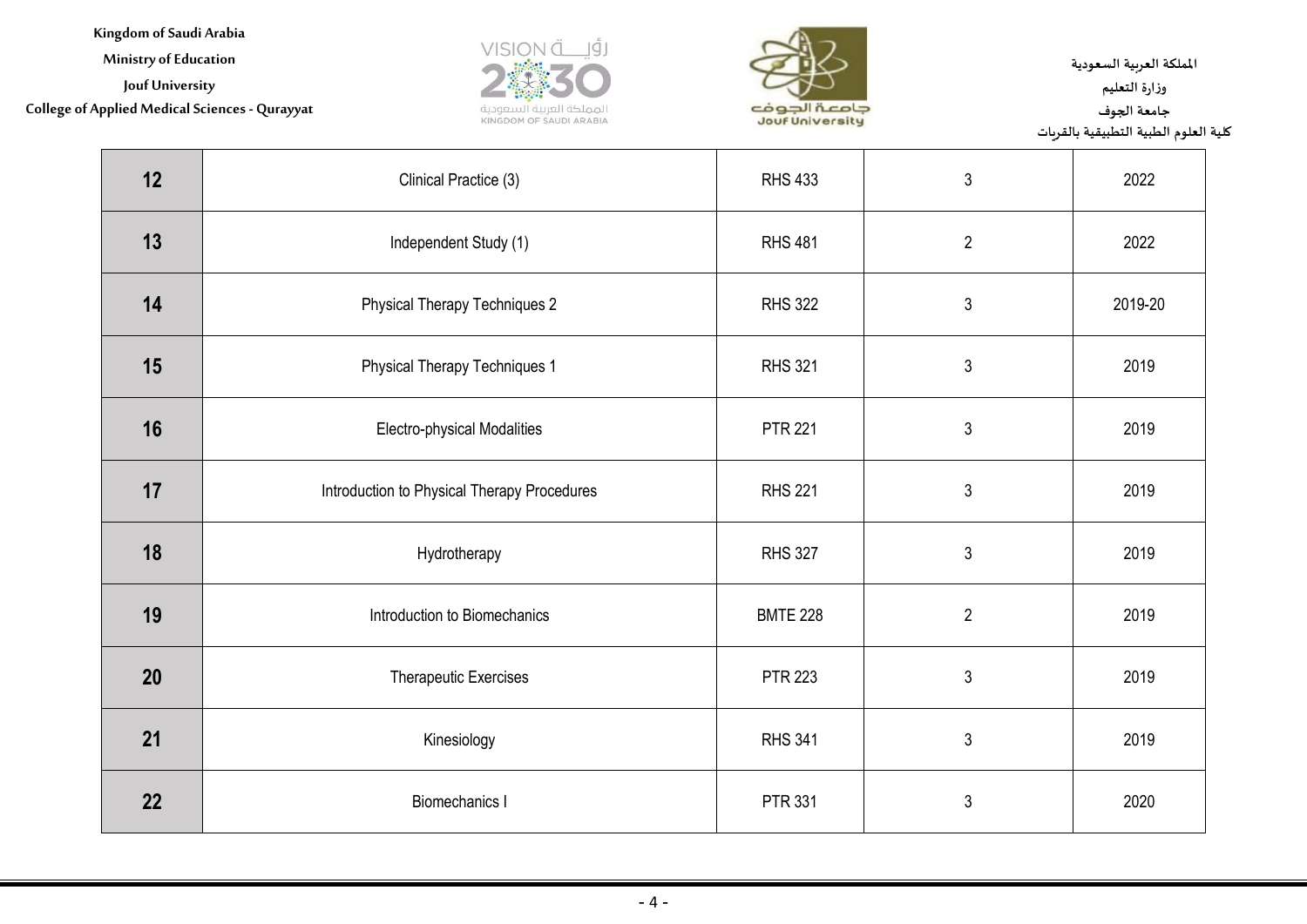**Ministry of Education**

**Jouf University**

**College of Applied Medical Sciences - Qurayyat**





**اململكة العربية السعودية وزارة التعليم جامعة الجوف كلية العلوم الطبية التطبيقية بالقريات**

| 23 | Introduction to sport physical therapy | <b>PTR 344</b> | 2020 |
|----|----------------------------------------|----------------|------|
| 24 | Pharmacology                           | APPH 351       | 2020 |

#### **Participation in scientific conferences and symposiums (Last three years)**

| No. | Title of the conference or symposium or workshops                         | Held in                             | Year |
|-----|---------------------------------------------------------------------------|-------------------------------------|------|
|     | Global Physiotherapy Online Conference 2022                               | Global Physio, United<br>Kingdom    | 2022 |
|     | 6 <sup>th</sup> Annual MENA Physical Medicine and Rehabilitation Congress | Dubai, UAE                          | 2021 |
|     | Physiotherapy Jordan                                                      | Israa University,<br>Amman, Jordan  | 2019 |
|     | Neurodynamic for upper extremities                                        | Ministry of Health, Saudi<br>Arabia | 2021 |
|     | Mobilization techniques for upper and lower extremities                   | Ministry of Health, Saudi<br>Arabia | 2020 |
|     | Introduction to manual therapy techniques                                 | <b>Israa University</b>             | 2019 |

#### **Supervision of undergraduate**

|     | <b>Thesis Title</b> | <b>Degree</b> |       | <b>University</b> |      |         |                   |
|-----|---------------------|---------------|-------|-------------------|------|---------|-------------------|
| No. |                     | M.Sc.         | Ph.D. |                   | Year | Collage | <b>Department</b> |
|     |                     |               |       |                   |      |         |                   |
|     |                     |               |       |                   |      |         |                   |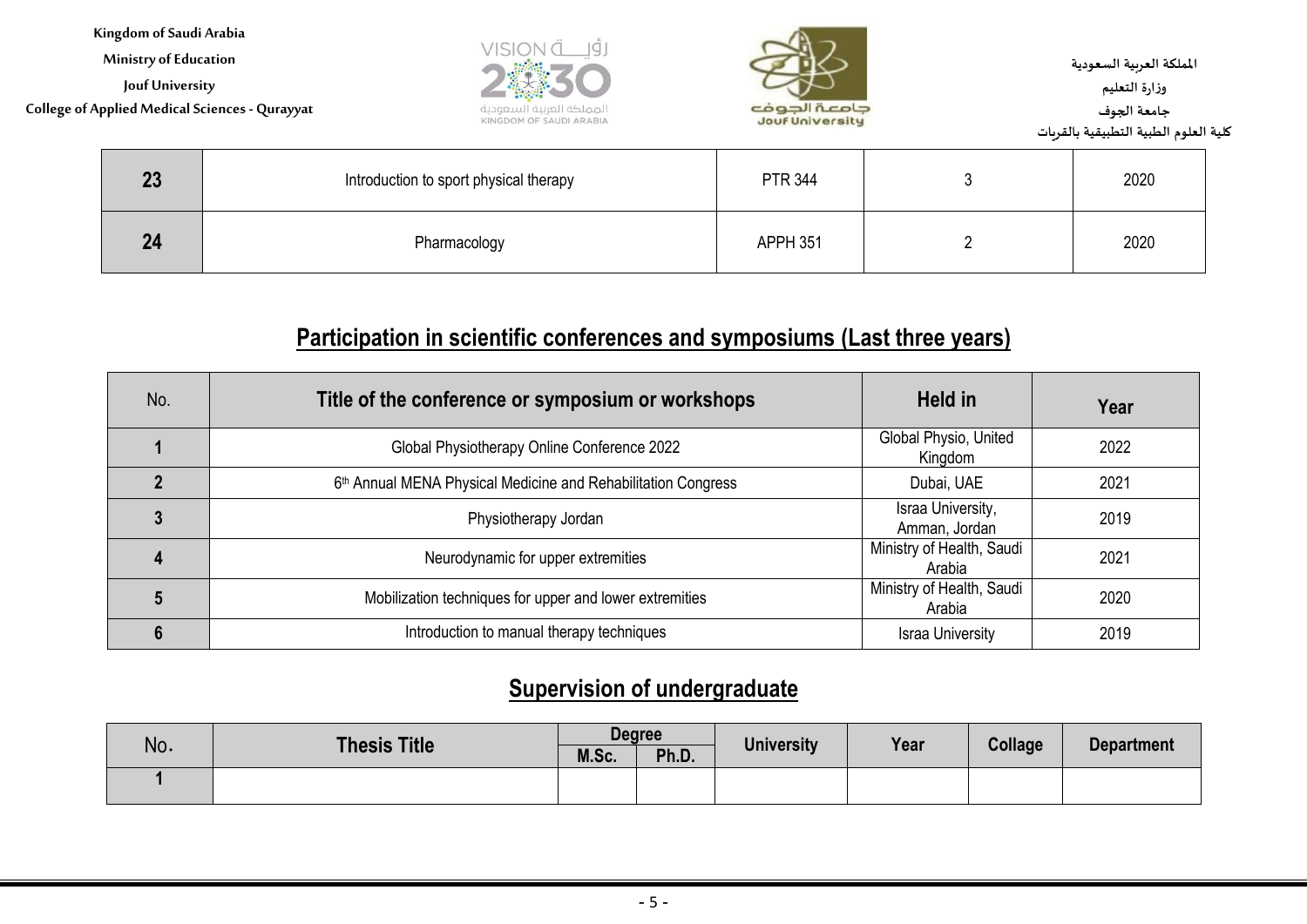**Kingdom of Saudi Arabia Ministry of Education Jouf University College of Applied Medical Sciences - Qurayyat**





**اململكة العربية السعودية وزارة التعليم جامعة الجوف كلية العلوم الطبية التطبيقية بالقريات**

#### **Membership of specialized committees and associations**

| No. | <b>Committee</b>                              | <b>Period</b>   | <b>Place</b>                                                    |
|-----|-----------------------------------------------|-----------------|-----------------------------------------------------------------|
|     | Chartered Society of Physiotherapy in the UK  | 2011-Now        | London, The United Kingdom                                      |
|     | Health and Care Professions Council in the UK | <b>2011-Now</b> | London, The United Kingdom                                      |
|     | Jordanian Physiotherapy Society in Jordan     | <b>2007-Now</b> | Amman, Jordan                                                   |
|     | Health Services Research ethics committee     | 2015-Now        | King Abdulaziz City for Science and Technology, Saudi<br>Arabia |

#### **Training courses and workshops (Last three years)**

| No. | courses / workshop                                                     | <b>Held in</b>                      | Year |
|-----|------------------------------------------------------------------------|-------------------------------------|------|
|     | Switching to creative learning strategies and organization development | Naseej Academy                      | 2021 |
|     | Scientific construction of questionnaires as a tool of gathering data  | <b>SDL</b>                          | 2020 |
|     | Neurodynamic for upper extremities                                     | Ministry of Health, Saudi<br>Arabia | 2021 |
| 4   | Mobilization techniques for upper and lower extremities                | Ministry of Health, Saudi<br>Arabia | 2020 |
|     | Introduction to manual therapy techniques                              | <b>Israa University</b>             | 2019 |
|     | Effective electronic teaching skills                                   | Jouf University                     | 2019 |
|     | Preparing and publishing scientific papers                             | Jouf University                     | 2019 |
|     | Flipped learning                                                       | Jouf University                     | 2019 |
| 9   | Measuring learning outcomes                                            | Jouf University                     | 2019 |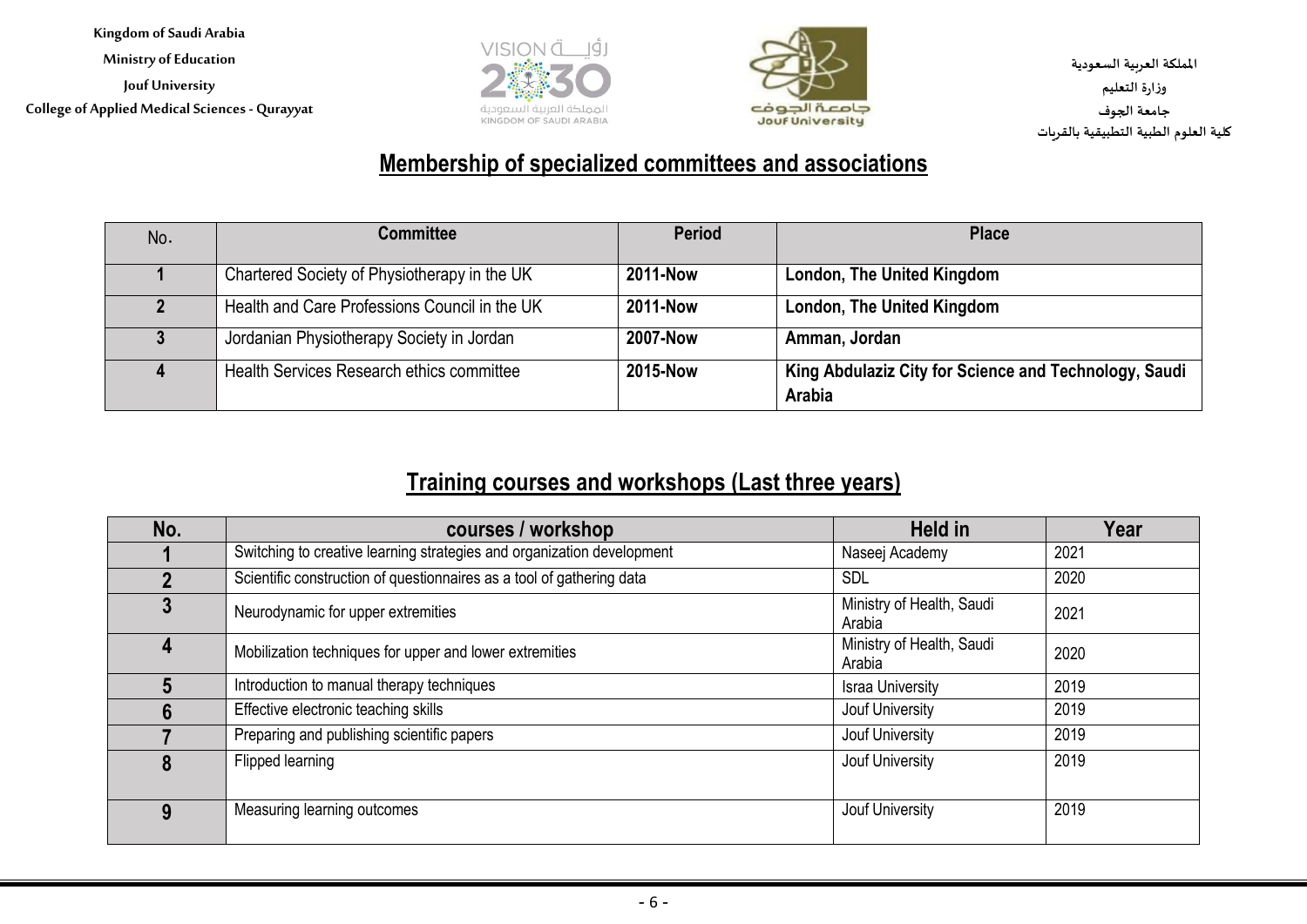**Ministry of Education**

**Jouf University**

**College of Applied Medical Sciences - Qurayyat**





**اململكة العربية السعودية وزارة التعليم جامعة الجوف كلية العلوم الطبية التطبيقية بالقريات**

| 10 | Publishing in ISI journals                                        | Jouf University | 2019 |
|----|-------------------------------------------------------------------|-----------------|------|
| 11 | They say I say: How to write apaper                               | Jouf University | 2019 |
| 12 | Students academic counseling according to international standards | Jouf University | 2019 |
| 13 | Academic requirement to obtain NCAAA for bachelor programs        | Jouf University | 2019 |
| 14 | <b>Systematic Literature Reviews</b>                              | Jouf University | 2019 |
| 15 | Critical constructive assessment                                  | Jouf University | 2020 |
| 16 | Preparing course file                                             | Jouf University | 2021 |
| 17 | The ten habits of successful individuals                          | Jouf University | 2021 |
| 18 | <b>Real Sense</b>                                                 | Nassej Academy  | 2021 |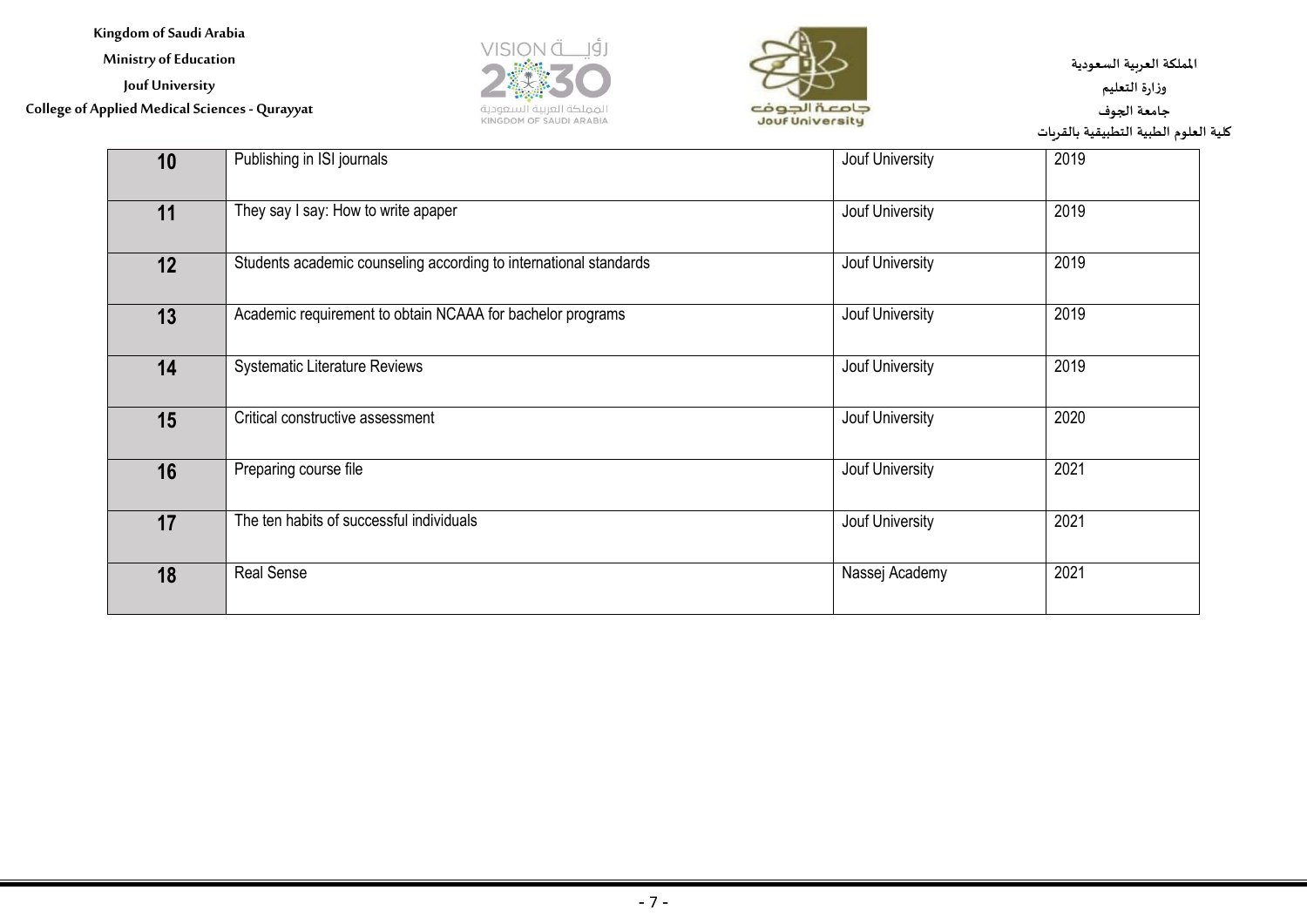**Ministry of Education**

**Jouf University**

**College of Applied Medical Sciences - Qurayyat**





**اململكة العربية السعودية وزارة التعليم جامعة الجوف كلية العلوم الطبية التطبيقية بالقريات**

#### **Awards and honors**

| No. | Award                      | <b>Awarded by</b>                             | <b>Specialization</b> | <b>Period</b> |
|-----|----------------------------|-----------------------------------------------|-----------------------|---------------|
|     | Outstanding reviewer award | Elsevier,<br>Amsterdam,<br>The<br>Netherlands | Medical research      | 2019          |
|     |                            |                                               |                       |               |
|     |                            |                                               |                       |               |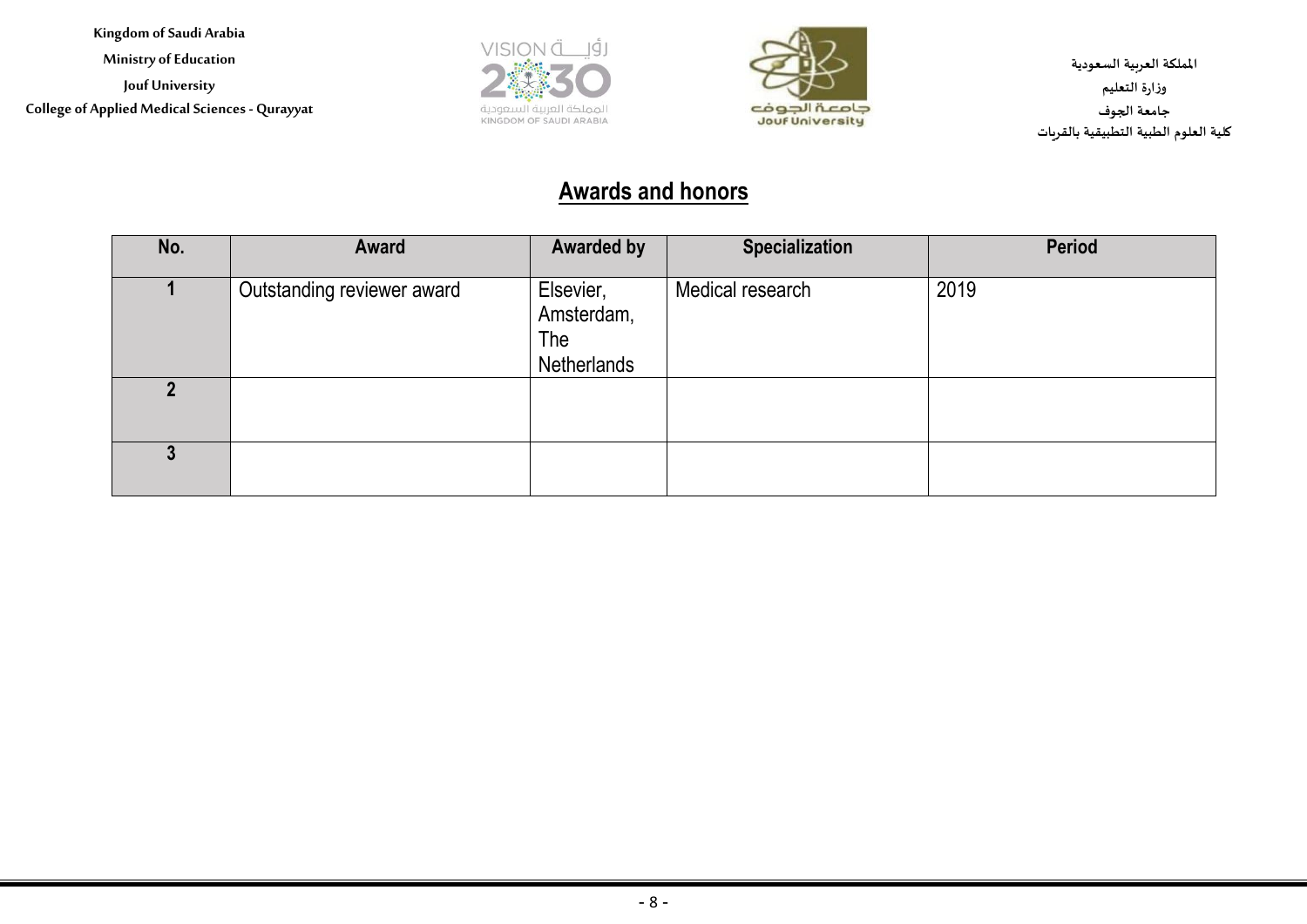**Ministry of Education**

**Jouf University**

**College of Applied Medical Sciences - Qurayyat**





**اململكة العربية السعودية وزارة التعليم جامعة الجوف كلية العلوم الطبية التطبيقية بالقريات**

#### **Community, cultural and volunteer contributions (Last Three Years)**

| No.                     | activity                                                | <b>Type of activity</b> | Year | <b>Country</b> |
|-------------------------|---------------------------------------------------------|-------------------------|------|----------------|
| $\mathbf 1$             | Mobilization techniques for upper and lower extremities | Workshop                | 2020 | Saudi Arabia   |
| $\overline{2}$          | Neurodynamic for upper and lower extremities            | Workshop                | 2021 | Saudi Arabia   |
| $\overline{\mathbf{3}}$ |                                                         |                         |      |                |
| $\overline{\mathbf{4}}$ |                                                         |                         |      |                |
| $5\phantom{.0}$         |                                                         |                         |      |                |
| $6\overline{6}$         |                                                         |                         |      |                |
| $\overline{7}$          |                                                         |                         |      |                |
| $\pmb{8}$               |                                                         |                         |      |                |
| $\overline{9}$          |                                                         |                         |      |                |
| 10                      |                                                         |                         |      |                |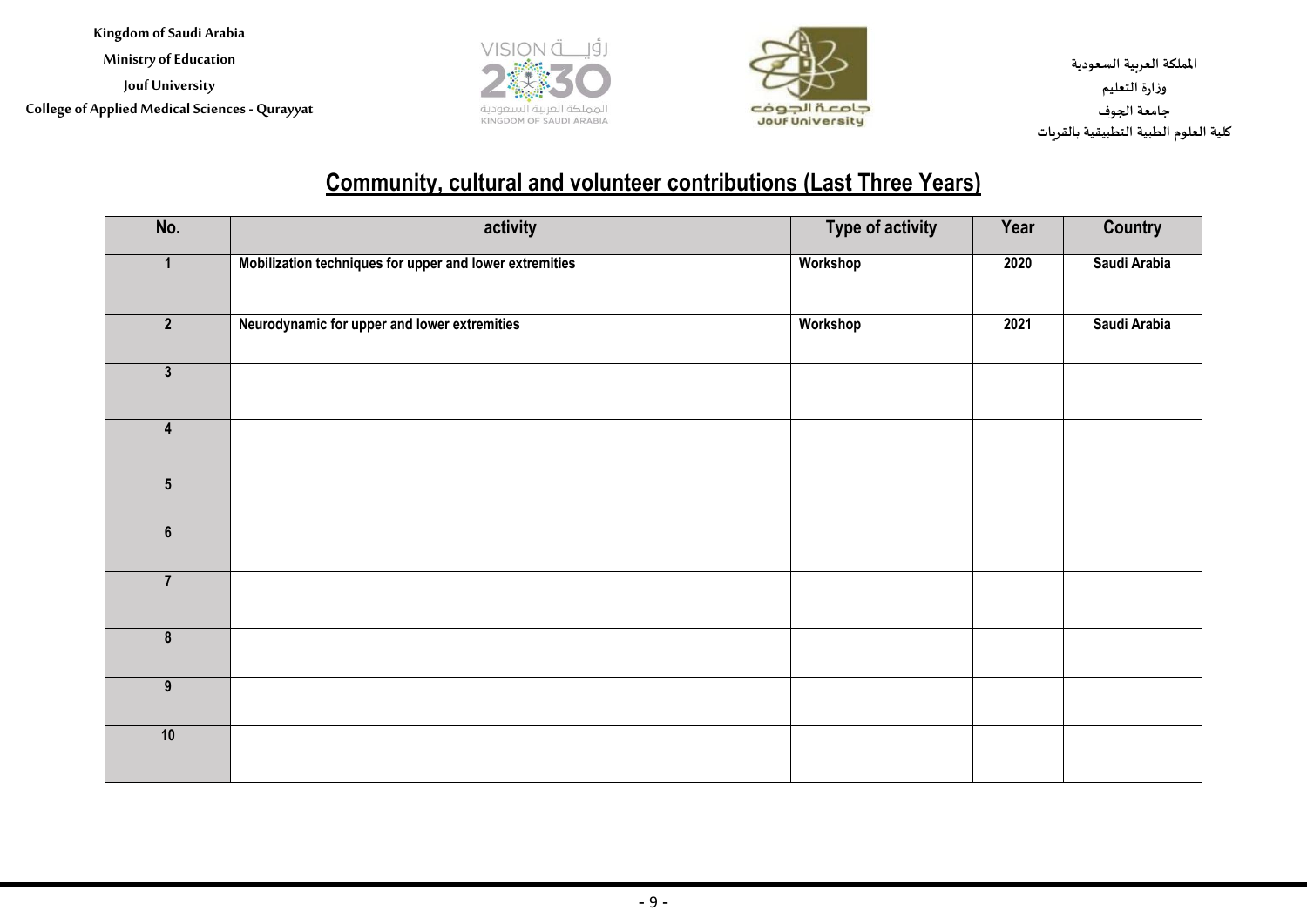**Ministry of Education**

**Jouf University**

**College of Applied Medical Sciences - Qurayyat**





**اململكة العربية السعودية وزارة التعليم جامعة الجوف كلية العلوم الطبية التطبيقية بالقريات**

#### **Scientific Publications (Last Three Years)**

| No.                     | <b>Title</b>                                                                                                                                                                                                                                                                                                                                            | Journal                                                   | Year | <b>ISI or Scopus</b> | <b>DOI</b>                                           |
|-------------------------|---------------------------------------------------------------------------------------------------------------------------------------------------------------------------------------------------------------------------------------------------------------------------------------------------------------------------------------------------------|-----------------------------------------------------------|------|----------------------|------------------------------------------------------|
|                         | Swathi, T., Subramanian, S., Gaowgeh, R., Altaim, T. (2022).<br>Efficacy of neck retraction exercises with ultrasound therapy<br>versus muscle energy technique on patients with mechanical<br>neck pain having forward neck posture using neck disability<br>index - A comparative study. Research Journal of Pharmacy<br>and Technology. Vol. 15 (8). | Research Journal of<br>Pharmacy and<br>Technology         | 2021 | Scopus               |                                                      |
| $\overline{2}$          | Subramanian, S., Gaowgeh, R., Altaim, T., Neamatallah, Z.,<br>Alfawaz, S., Maayah, M. (2021). Addition of Cognitive<br>Behavioral Therapy with Motor Control Exercises on Pain and<br>Function in Elderly Individuals with Chronic Low Back Pain.<br>Journal of Pharmaceutical Research International. Vol. 33(60A):<br>898-903                         | Journal of<br>Pharmaceutical<br>Research<br>International | 2021 | S                    |                                                      |
| 3                       | Ahmad, Z., Subramanian, S., Abudaheer, S., Gaowgeh, R.,<br>Altaim, T. (2021). Effectiveness of myofascial release technique<br>versus McKenzie technique on pain and functional disability in<br>mechanical low back pain. HTL. Vol. 27 (8), 806-905                                                                                                    | <b>HTL</b>                                                | 2021 | Scopus               |                                                      |
| $\overline{\mathbf{4}}$ | Subramanian, S., Subramanian, M., Gaowgeh, R., Maayah, M.,<br>Neamatallah, Z., Altaim, T., Alfawaz, S., Alkhateeb, A. (2021).<br>The Impact of Strengthening Exercise on Dynamic Balance in<br>Patients with Knee Osteoarthritis. P J M H S. Vol. 15 (10), 3429-<br>3431                                                                                | PJMHS                                                     | 2021 | S                    | https://doi.org<br>/10.53350/pj<br>mhs2115103<br>429 |
| 5 <sup>5</sup>          | Gaowgeh, R., Subramanian, S., Maayah, M., Alfawaz, S.,<br>Neamatallah, Z., Altaim, T. (2021). Level of Knowledge of<br>Sports Coaches and Physical Education Teachers in Physical<br>Therapy in Jordan. Journal of Pharmaceutical Research<br>International. Vol. 33 (56A), 105-112                                                                     | Journal of<br>Pharmaceutical<br>Research<br>International | 2021 | S                    |                                                      |